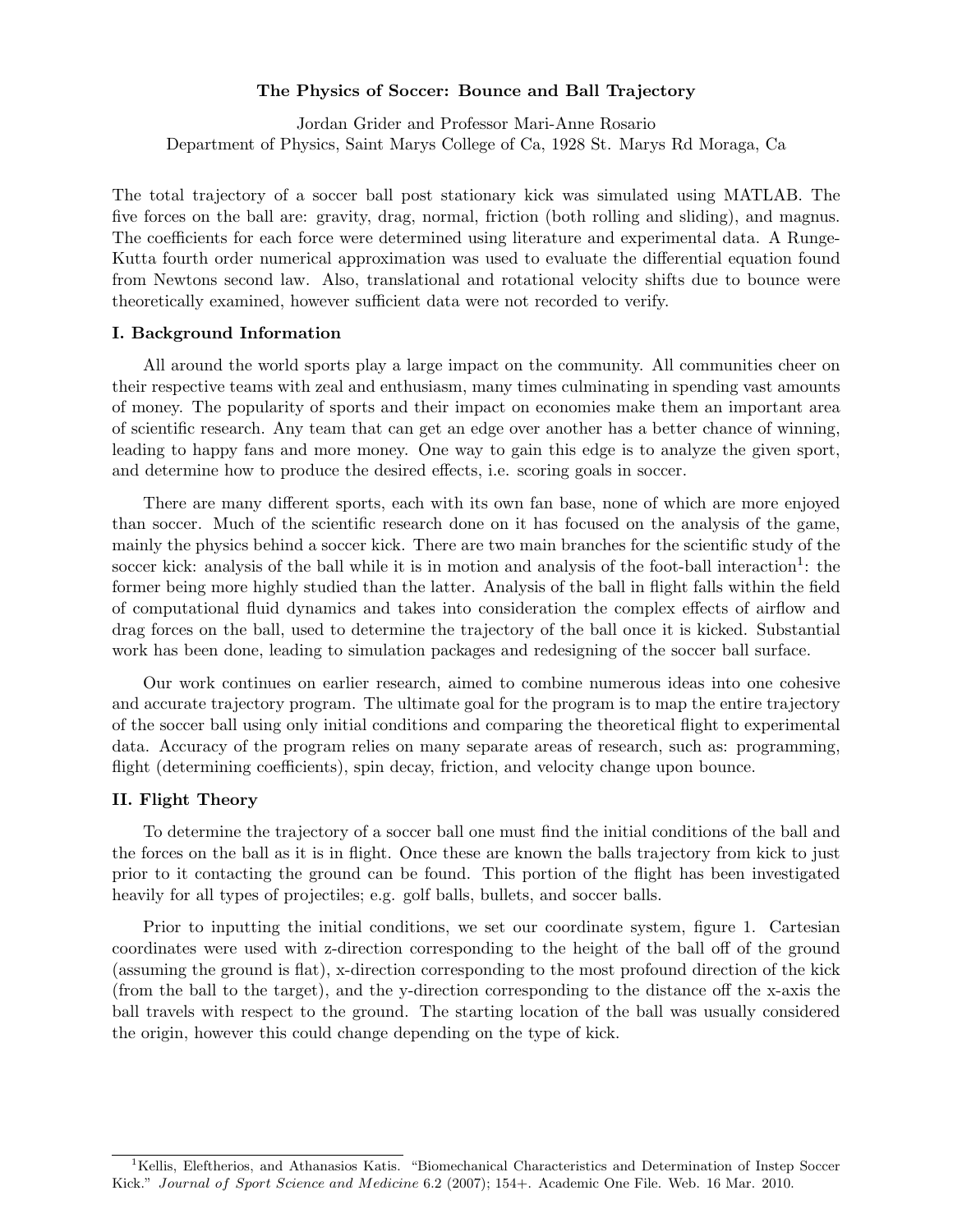

The initial conditions needed for our program include: initial ball speed  $v$ , initial ball position x, y and z, initial back/topspin  $\omega up$ , initial sidespin  $\omega right$  (there is a third possible spin degree of freedom however it is impossible to impart velocity and this spin on the ball from a kicking position), and initial angles. The two angles needed are  $\psi$ , the angle between the z-axis and x-y plane, and  $\phi$ , the angles between the x-axis and y-axis. Data from a high-speed video camera could be used to obtain the initial conditions for a ball in flight.

Initial conditions can vary substantially depending on the foot-ball interaction. A player intending to curve the ball into a target area, such as in a corner kick situation will put much more spin on the ball as opposed to a driven ball. Ball speed can also vary depending on the strength of the kick, usually determined by the distance of the intended pass or shot. An example<sup>2</sup> of a successful corner kick into the target area has the initial conditions of:  $24.6 \text{ m/s} < v < 29.1 \text{ m/s}$ ,  $3 \text{ rev/s} < \omega \text{ right} < 9 \text{ rev/s}, 24^{\circ} < \psi < 28^{\circ}, \text{ and } -2^{\circ} < \phi < 2^{\circ}.$ 

Studies<sup>3</sup> have also been conducted on maximum amount of possible spin imparted on a soccer ball from a kick. When the ball is contacted furthest from the center, a distance equal to the radius is the maximum possible distance, the ball will have the smallest amount of linear velocity with a maximum amount of angular velocity. Taking a foot impact velocity of 25 m/s, the maximum possible angular velocity was found to be 16.2 rev/s (taking into account this will not be the same for every soccer ball). Therefore, for a foot impact speed of  $25 \text{ m/s}$ , there are many possible initial conditions varying with angular velocity in both the topspin and sidespin directions, and both angles, not to mention linear velocity can change as well.

The next step is to determine the forces of the ball in flight: gravity, drag, and magnus. The magnus force acts on the ball according to spin, therefore can be broken into two components, one

<sup>2</sup>Cook, Brandon and John Goff, "Parameter space for successful soccer kicks." *European Journal of Physics* 27 (2006) pp. 865-874; Academic One File, Web.

 $3$ Carre, M and S. Goodwill and S. Haake, "Understanding the effect of seams on the aerodynamics of an association football." *Journal of Mechanical Engineering Science* (2005) vol 219 pp. 657-666.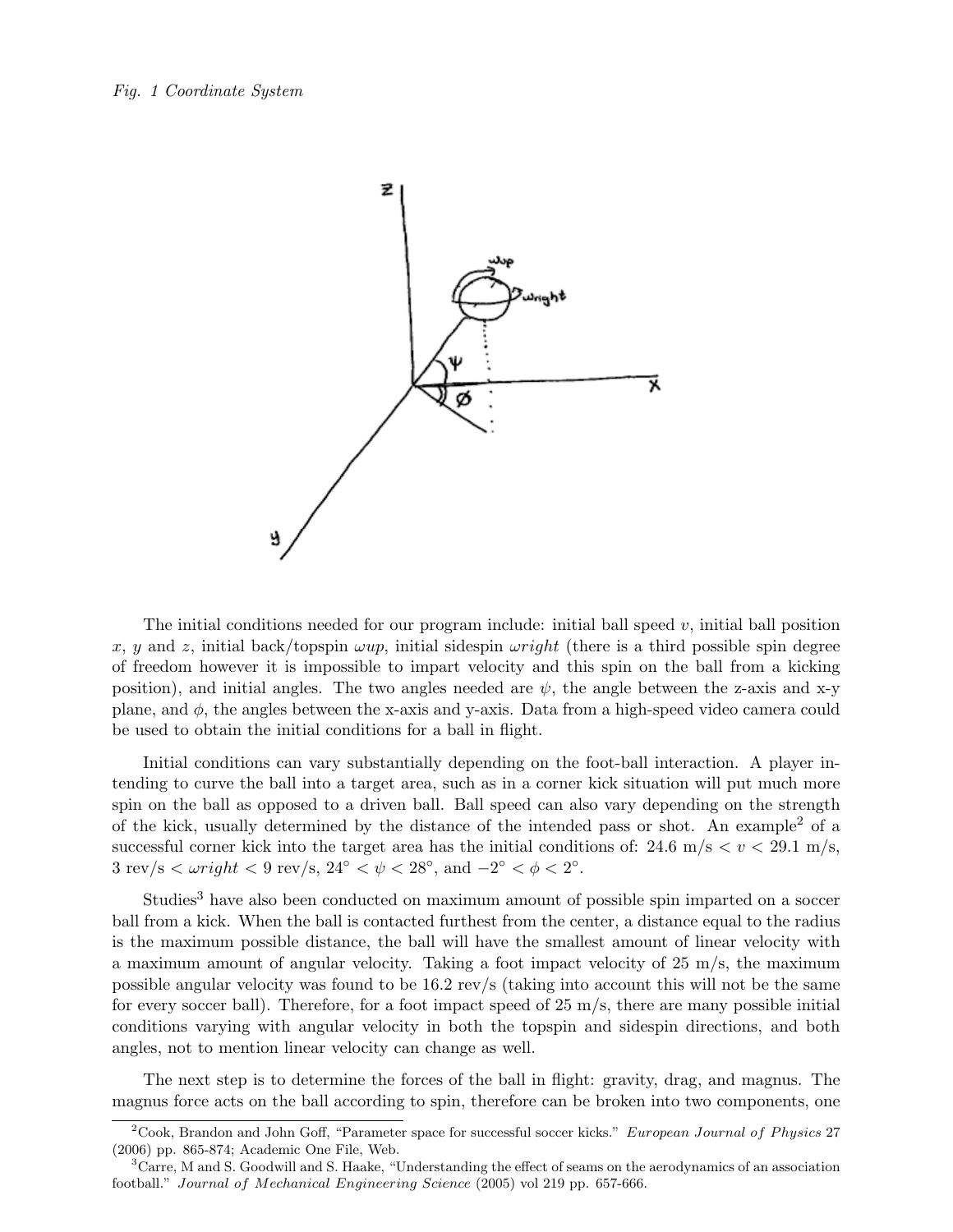for topspin F*L*, which is responsible for lift, and one for sidespin F*S*, which is responsible for curve. Determining the magnitude of the force in each direction is equivalent to determining the amount of topspin and sidespin a ball has instead of total spin. The equations used for each force are4:

$$
\vec{F}_D = \frac{1}{2}\rho A v^2 C_D(-\hat{v})\tag{1}
$$

$$
\vec{F}_L = \frac{1}{2} \rho A v^2 C_L(\hat{l}) \tag{2}
$$

$$
\vec{F}_S = \frac{1}{2} \rho A v^2 C_S (\hat{l} x \hat{v}) \tag{3}
$$

$$
\vec{F}_G = -mg(\hat{z})\tag{4}
$$

where  $\rho$  is air density, A is cross-sectional area, m is ball mass, and v is velocity.

Each force equation has a coefficient depending on spin and velocity. If there is no spin then only gravity and drag act on the ball, and drag becomes an equation of purely linear velocity. However with spin, a new variable is defined,

$$
Sp = \frac{r\omega}{v} \tag{5}
$$

where r is the radius of the ball,  $\omega$  is angular speed, and v is linear velocity. The coefficient of drag, lift, and spin are determined from fitting these equations with  $data^5$ :

$$
C_D = \frac{a+b}{1 + exp[(v - v_c)/v_s]}
$$
 (6)

for  $Sp < 0.3$  and

$$
C_D = cSp^d \tag{7}
$$

for all other Sp.  $a = 0.155$ ,  $b = 0.346$ ,  $c = 0.4127$ ,  $d = 0.3056$ ,  $v_c = 12.19$  m/s,  $v_s = 1.309$  m/s, and  $v$  is ball velocity.

$$
C_L = C_S = 1.14 Sp \tag{8}
$$

for  $Sp < 0.280$ , and 0.320 otherwise. This was determined via linear fit from literature data. The differences between the two coefficient values are the direction and the magnitude of  $Sp$ . It is important to remember that these equations are subject to change depending on the make and type of the target being used, in our case an addidas jabulani soccer ball. After the force equations are determined, Newtons second law can be solved, and acceleration can be found.

$$
\vec{a} = \beta v^2 [-C_D(-\hat{v}) + C_L(\hat{l}) + C_S(\hat{l}x\hat{v})] + g(\hat{z})
$$
\n(9)

where  $\beta = \rho A/2m$  approximately equalling 0.0530 1/m, a relative constant.

<sup>4</sup>Carre, Matt and John Goff. "Trajectory analysis of a soccer ball." *American Journal of Physics* (2009) 77 (11), pp. 1020-1027.

<sup>5</sup>Carre, Matt and John Goff. "Trajectory analysis of a soccer ball." *American Journal of Physics* (2009) 77 (11), pp. 1020-1027.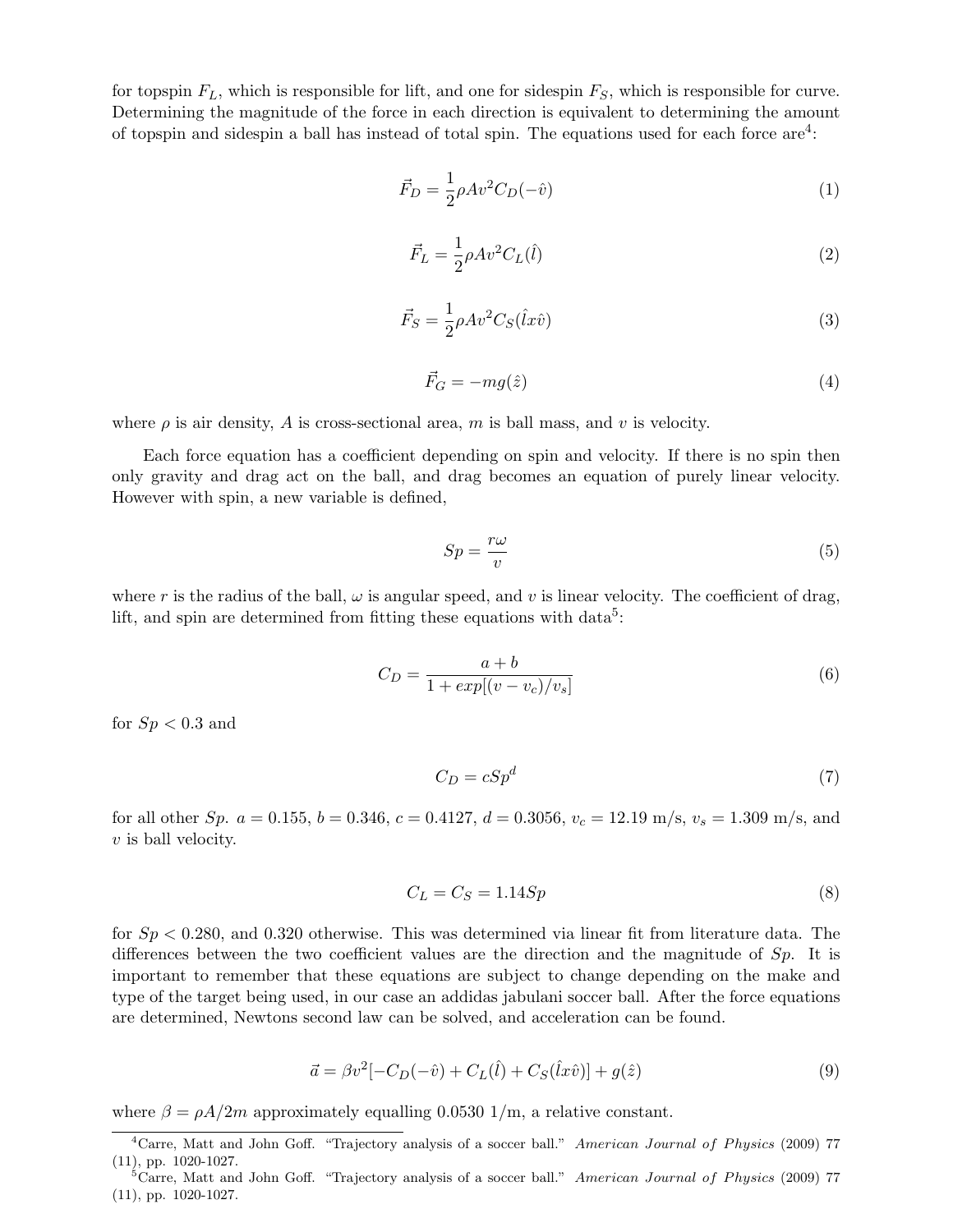Breaking the acceleration up into cartesian components yields the following equations:

$$
a_x = \beta v^2 [-C_D(\sin(\phi)\cos(\psi)) + C_L(-\cos(\phi)\cos(\psi)) + C_S(-\sin(\phi))]
$$
\n(10)

$$
a_y = \beta v^2 [-C_D(\sin(\phi)\sin(\psi)) + C_L(-\cos(\phi)\sin(\psi)) + C_S(\cos(\psi))]
$$
\n(11)

$$
a_z = \beta v^2 [-C_D(\cos(\phi)) + C_L(\sin(\phi))] + g \tag{12}
$$

The products, second-order coupled nonlinear differential equations, must be solved numerically<sup>6</sup>, we used the Runge-Kutta fourth order method. A copy of the program can be seen in Appendix A.

There is one more force to account for before the trajectory can be mapped, the force that causes spin to decay over time. This was not included in the initial trajectory analysis because little research has been done on this force pertaining to soccer balls, however golf balls have been extensively examined. Because this force effects spin rate, which in turn affects both the magnus and drag forces, it is important to look at and add into the program. It is suggested that due to its similar surface structure, the spin decay of a soccer ball should emulate that of a golf ball for turbulent flow, speeds greater than  $10.3$  m/s, where most soccer ball speeds will be<sup>7</sup>.

In some cases, the force responsible for spin decay is known as the moment force, having the equation:

$$
T = C_m \frac{1}{2} \rho v^2 A d \tag{13}
$$

The equation similar to other aerodynamic equations where  $d$  is the ball's diameter. The coefficient of moment, C*<sup>m</sup>* can then be experimentally determined, just as the other coefficients in aerodynamics are. Treating this equation separate from the other force equations and using Newtons second law yields the equation for spin decay  $as^8$ 

$$
\omega(t) = \omega_0 e^{\frac{-cv}{r}t} \tag{14}
$$

where  $\omega_0$  is the initial spin, c is an experimental constant, r is the ball radius, and t is total elapsed time.

Using the initial conditions and the acceleration, the position of the ball with respect to time can be determined; thus equating to the flight trajectory. However this is not the end of the total trajectory or the physics needed to explain it. Once the ball impacts the ground, bounces, a new force acts on it causing "new" initial conditions. These conditions are then plugged into the flight equation again and used until the next bounce. This continues until the velocity of the ball approaches zero, finally terminating the program and allowing for complete trajectory mapping.

#### III. Bounce Theory

A bouncing ball has been looked at for other sports, especially tennis, but not much research has involved soccer. It is complex due to the collision between the ball and the surface. The bounce

<sup>6</sup>Carre, Matt and John Goff. "Trajectory analysis of a soccer ball." *American Journal of Physics* (2009) 77 (11), pp. 1020-1027.

<sup>7</sup>James, David and Steve Haake. "The spin decay of sports balls in flight." *The Engineering of Sport* 7 *vol.* 2; pp. 165-172.

<sup>8</sup>Tavares G. K. Shannon, and T. Melvin. Golf ball spin decay model based on radar measurements. *Science and Golf III*: *proceedings of the* 1998 *World Scientific Congress of Golf*; chapter 58. 1998.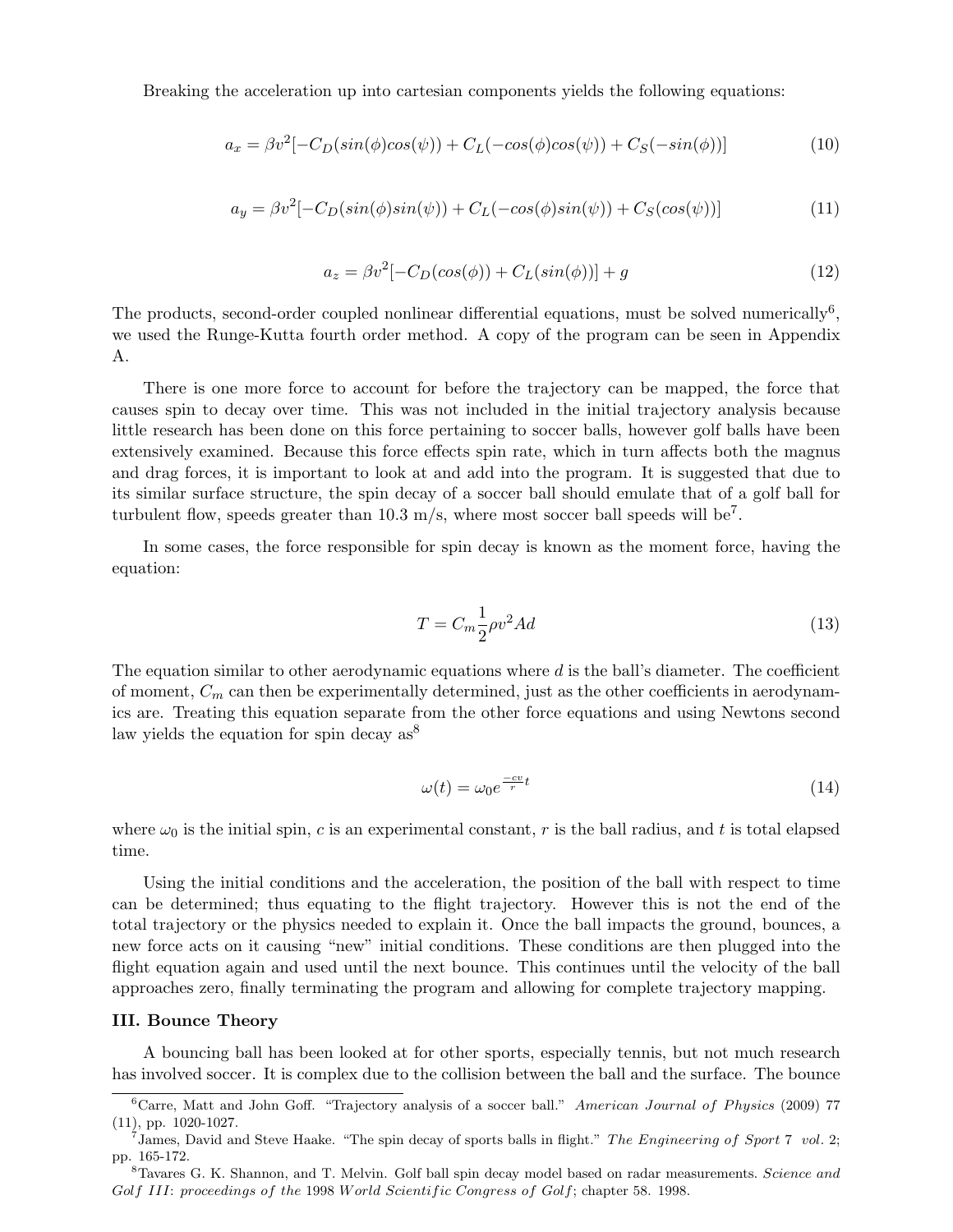causes the ball to deform, changing its shape dramatically. Assuming uniform deformation, the force and time of the bounce can be averaged.

Although it is convenient to say a bounce is instantaneous, it is far from the truth. A ball takes time to bounce, time for it to deform to max deformation, then form back into a ball. An average time for the bounce can be calculated using geometry and assuming the ball is a perfect sphere<sup>9</sup>.

$$
t_b = \pi \sqrt{\frac{m}{cp}}\tag{15}
$$

where  $m$  is the ball mass,  $c$  is the ball circumference, and  $p$  is the pressure inside the ball.

Energy is transferred during the deformation in the bounce. There is a loss of energy in the translational directions, but rotational energy can either be gained or loss depending on the conditions of the bounce. This is because friction adds a torque to the ball, and depending on initial spin the torque could add to the total spin or subtract from it. In addition to friction, there is the normal force acting on the ball, which pushes the ball in the positive z-direction.

There are two types of friction applied to the ball, rolling and sliding. Wesson makes the case that on a bounce a ball will either undergo one or the other, dependant on the angle and spin of approach. Wesson states the following inequality<sup>10</sup>

$$
\mu_r(1+e)v_0 > \frac{2}{5}(u_0 - \omega_0 r) \tag{16}
$$

where if true the ball rolls on bounce, else it slides.  $\mu_r$  is the coefficient of rolling friction, e is the coefficient of restitution,  $v_0$  is the pre-bounce ball velocity in the z-direction,  $u_0$  is the pre-bounce ball velocity in the x-y plane, and  $r$  is the ball radius.

The coefficient of friction in both cases can be determined experimentally, using a high speed video camera. A ballpark figure of  $\mu_r = 0.07$  seems accurate for the coefficient of rolling friction between an addidas jabulani soccer ball and a grass field however enough data has not been collected to verify. The data that was collected was found by rolling a soccer ball on a grass field. The beginning of the roll was filmed by a Casio Ex-F1 1200 fps camera and the initial velocity was determined. From here the total distance traveled was measured. Using the following kinetics equation:

$$
v^2 = v_0^2 - 2a\Delta x\tag{17}
$$

where a is acceleration. Solving Newton's second law and assuming only friction and gravity are acting on the ball,  $a = -\mu_{r}g$ . Then, solving for a in equation 17 gives an equation for  $\mu_{r}$ . It is important to note that different balls and different surfaces will have different coefficients of friction.

Wesson continues to theoretically show the change in rotational and translational upon a bounce, however because his work is only in two dimensions, dealing only with spin in the direction of the ball's velocity, it is not entirely accurate. We propose two possible introductory solutions to solving for the balls new "input conditions" using torques and energies, however sufficient data has not been collected to verify.

When the ball contacts the ground friction adds a torque; if it rolls it pulls the bottom of the ball back adding topspin. The strength of the force of friction is related to the frictional coefficient between the two contact surfaces. The force of the bounce can be written as:

<sup>9</sup>Wesson, John. "Mathematics." *The Science of Soccer* p. 146. Taylor and Francis Group, New York, NY, 2002. <sup>10</sup>Wesson, John. "Mathematics." *The Science of Soccer* p. 154. Taylor and Francis Group, New York, NY, 2002.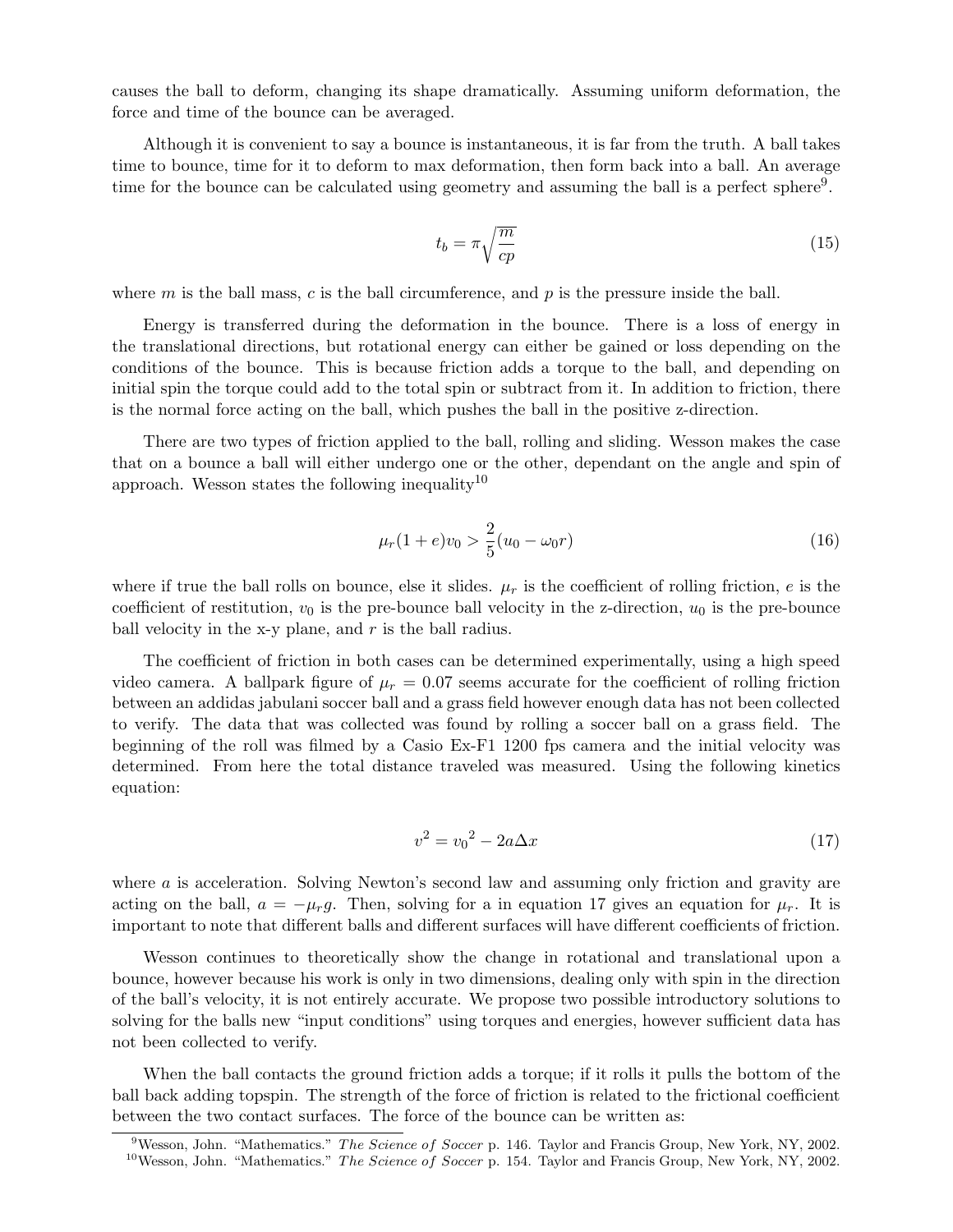$$
F_b = \mu mg \tag{18}
$$

where  $\mu$  is either sliding or rolling, m is the ball mass, and q is the gravitational constant.

Since the bounce occurs at a maximum distance away, the radius, from the center it adds the maximum possible spin from that force. Solving Newtons second law yields the following equation for topspin after the bounce (Appendix B):

$$
\omega up = \omega up_0 + \frac{F_b}{C_r m r} t_b \tag{19}
$$

where  $\omega up_0$  is the pre-bounce top/backspin speed and  $C_r$  is the moment of inertia coefficient for the soccer ball.

This analysis is useful to determine the change in topspin/backspin of the ball from the bounce. Sidespin and linear velocity on the other hand are not involved in this theory, and determining their values after the bounce would involve other theory, such as energy.

Another way we propose to analyze trajectory change upon bounce is using energy. Examining how much energy is conserved after the bounce would be a valuable tool in determining how the bounce effects the trajectory. Assuming normal, gravity, and frictional forces are the only forces on the ball during the bounce yields the following equation for the post bounce velocity in the x and y directions,

$$
v_i = -\mu g t_b + v_{i0} \tag{20}
$$

while the post bounce velocity in the z-direction is simply the coefficient of restitution multiplied by the pre-bounce z-velocity.

$$
v_z = ev_{z0} \tag{21}
$$

 $\mu$  is the specific coefficient of friction, i is either x or y,  $vi_0$  is the pre-bounce velocity in the i direction, and  $v\bar{z}$  is the pre-bounce velocity in the z-direction.

Next, looking at the change of topspin via conservation of energy and solving for new top/back spin yields (Appendix C):

$$
\omega up = \sqrt{\omega up_0^2 + \frac{1}{C_r r^2} [v_{x0} \mu g t_b + v_{y0} \mu g t_b + v_{z0}^2 (1 - e)]}
$$
\n(22)

Comparing this topspin change with that predicted by torque theory should yield similar results. There is one set back however, translational and rotational energy are not conserved. To correct this, we propose running experiments to find a new coefficient, dubbed the coefficient of conservation.

A proposed experiment would be to record the total translational and rotational energy of the soccer ball pre-bounce and compare it to the energy post-bounce. Due to loss of energy via friction, ball deformation, and elastic collision, the total translational and rotational energy post-bounce will be less than that of pre-bounce. Dividing the new energy value by the old value will yield a ratio, similar to the coefficient of restitution: the coefficient of conservation.

Multiplying this coefficient by the linear and angular velocity equations from the bounce should yield a theoretical answer that is in concordance with experimentation. This coefficient will change depending on the properties of the bounce, ball material, surface, angle of approach, spin, and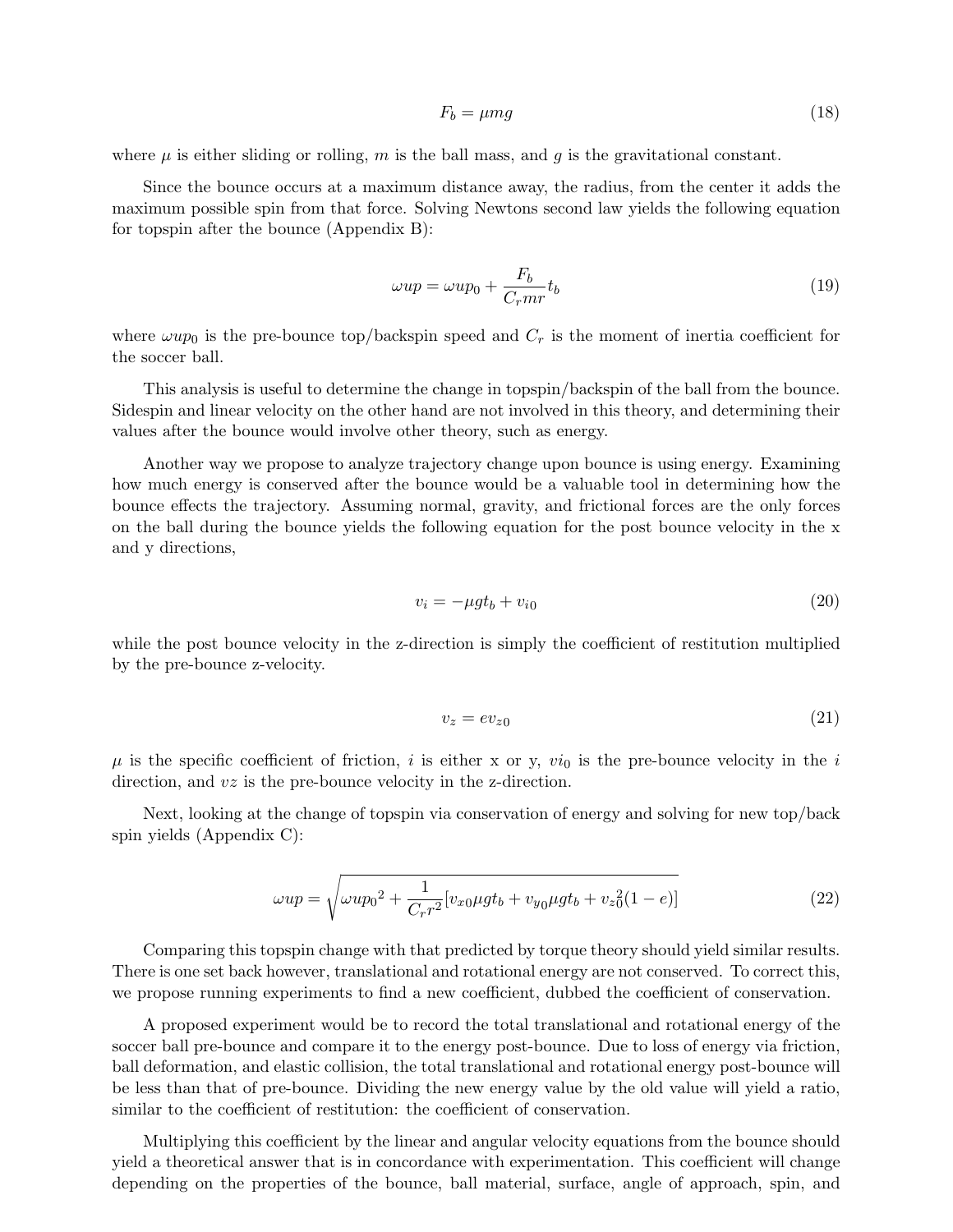other variables so experimentation to determine which conservation value will be accurate for the particular kick of interest would be necessary.

To find these different coefficients of conservation, one would have to record the energy change for different bounces: large angle, small angle, large spin, small spin, etc. and come up with a basis where any linear combination would span all possible coefficient of conservation values. One such experimental example would be to determine the coefficient for each extreme separately, then determine how the kick of interest is composed of each component.

Two high-speed cameras, such as the Casio Ex-F1 (shooting at 1200 fps) are needed to successfully attain accurate data for both angular velocity and linear velocity pre and post bounce. The best two locations for filming the bounce for the cameras are directly behind the path of the ball, such as behind the kicker, and facing the ball at the bounce area. These views are orthogonal, gathering information on the entire moving ball. The camera behind the ball will capture information on sidespin, topspin, y-velocity, and z-velocity, while the camera positioned at the bounce will capture information on sidespin, topspin, x-velocity, and z-velocity. An important note is that when filming, a camera should be moved as far away from the target as applicable with the optical zoom engaged in order to limit perspective error.

Tracking the linear velocity is simple, track a known position on the ball with respect to time: such as the very bottom or center of the ball. Tracking the angular velocity is more complicated, but a method using one camera is suggested here. To track angular velocity, one must track a point on the ball as it moves across it. This point is moving due to the spin on the ball as well as the linear velocity, therefore the known linear velocity, gathered from tracking another known point, must be subtracted from it. The value one is left with can be called the velocity of the point,

$$
v_p = \frac{2r}{\Delta t} \tag{23}
$$

where r is the ball radius and  $\Delta t$  is the elapsed time of the tacking.

Picking a point on the ball that traverses the approximate equator of the ball with respect to spin is important. When this is done one can estimate that the point travels across the diameter of the ball, dividing it by time to get the point velocity in  $m/s$ . There is error in tracking with this method, because the three-dimensional spherical shape of the ball. The assumption here is that the ball traverses the surface of the sphere at a constant velocity with respect to the two-dimensional view of the camera, while in reality the point travels across the ball faster when the point is in the middle of the ball. This is negated however by taking the average time from which the point travels across the surface.

From the velocity of the point one can solve for the change in time. Then, using the fact that when the point traverses a diameter of a sphere it travels  $\pi$  radians (for it has rotated half of a revolution) one can solve for angular velocity.

$$
\omega = \frac{\Delta\theta}{\Delta t} = \frac{\pi v_p}{2r} \tag{24}
$$

where  $\Delta\theta$  is the change in angle tracked.

Tracking the angular velocity is difficult to achieve across the duration of a flight, due to the necessity to zoom in to achieve a clear view of a point that can be tracked. This implies that only a small portion of the flight can have the angular velocity tracked, such as the first bounce. The linear velocity is simpler to track and therefore can be determined using a tracking program such as MATLAB, but due to the complexity of the angular velocity, tracking is best achieved by hand using a program such as Logger Pro.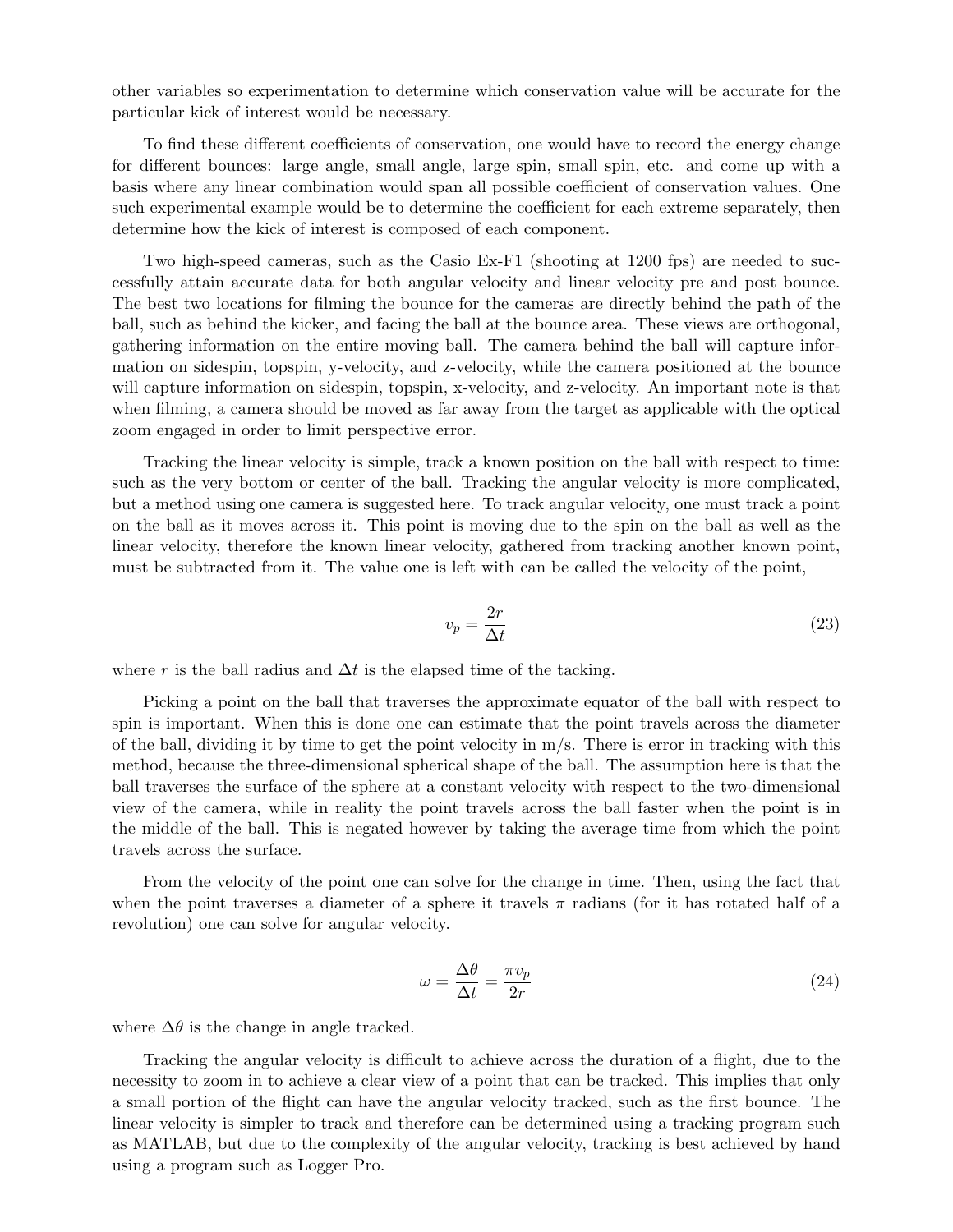## *Fig. 2 Tracking Program*

The top two left picture represents the still-image, one movie frame, as a HSV image. The top right picture represents the targeted area specified by the wanted HSV values. The bottom right picture represents the still-image as and RGB image. The bottom left picture represents the targeted area specified by the wanted RGB values. Overlapping the top right and lower left pictures will give the wanted area, the ball, for the program to track.



A picture example of a tracking program written in MATLAB (Appendix D) can be seen in figure 2. This program can break a movie up into individual frames, then analyze each frame to locate the ball in its pixel array. The ball can be determined from the background of the image by setting an RGB and a HSV specific value for the color of the ball being used and overlapping. Then, finding the median pixel for the 'ball location,' yields the pixel/position of the ball with respect to time, the translational velocity. Again, two cameras would be needed to capture all three translational velocities and positions.

# IV. Program

The trajectory program was written in MATLAB version R2007a (Appendix A). The user imputed the coefficient of restitution, coefficients of friction, ball pressure, ball radius, air density, cross-sectional area, mass, initial position, initial velocity, initial spin, initial angles, and the time step. From the initial conditions, the program calculated the aerodynamic coefficients using equations 6, 7 and 8.

After the coefficients are determined, the program enters a loop, provided the absolute velocity is greater than a desired value, but when less than the program exits because the ball is no longer moving. Then, using the time step and the acceleration equations: 10, 11, and 12, the program calculated the new positions and velocities via a Runge-Kutta fourth order numerical solutions method.

Next, the program calculated the new spin values based on the spin decay equation. Then, the program determines if the ball is in flight or bouncing by looking at the z-position value. If the ball is in flight the loop repeats, with the new position and velocities inserted into the Runge-Kutta equations, however, if the ball is bouncing, the program enters an if statement used to determine its properties. The time of the bounce is added to the total time and the inequality in equation 16 is used to determine if the ball is sliding or rolling.

Depending on which the ball is doing upon the bounce different equations govern the change